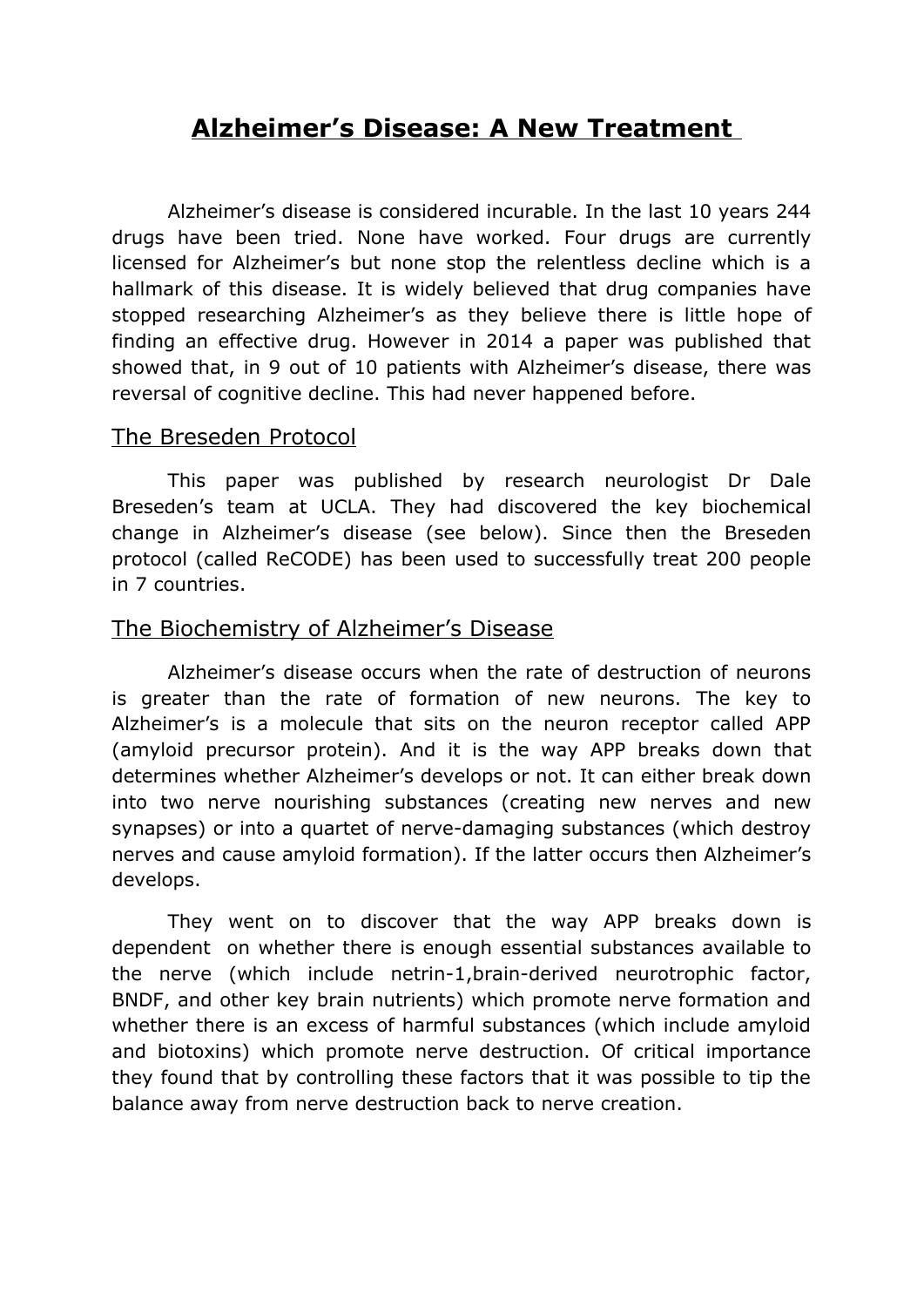In all they discovered 36 factors which affect the control of this key biochemical change. The first patient to go on the protocol was able to reverse her cognitive decline by altering just 12 of these.

## Why have I not heard of this?

Alzheimer's disease has a massive impact on people and has an equally massive impact on the NHS budget and, like diabetes, could bankrupt the NHS if numbers continues to increase at the present rate. Surely any discovery should make people sit up and take notice?

Sadly this hasn't been the case. Dr Breseden initially thought he might discover a drug to halt this process but soon realised this would not be possible and there would be no one-size-fits-all remedy. It could only be fixed by altering the many risk factors which influence the breakdown of APP. These vary in different Alzheimer's patients. He applied to have his protocol tested but was turned down and told it was too complex. (This complexity is the very reason why no successful drugs have yet been found).

However, scientifically, it is well-recognised that if a disease is universally fatal a control group is unnecessary. Success itself is proof of effectiveness. As Breseden notes "everyone knows a cancer survivor but no one has heard of an Alzheimer survivor". Even with a handful of successful cases the statistical odds of it being a chance happening rapidly reach millions to one against. (It only took 4 cases to prove penicillin was effective).

In addition to this Dr Breseden has shown that key features of the disease, like shrinkage of the hippocampus (the main area of the brain affected in Alzheimer's), reverse when the protocol is used.

# Types of Alzheimer's

Dr Breseden's team discovered 3 types of Alzheimer's. One they called inflammatory; it was often related to the ApoE4 gene and responded well to the protocol. The second was called atrophic; it was again often related to the ApoE4 gene and was caused by lack of essential brain nutrients and hormones (which decrease with age). This again responded to the protocol but took longer. The third was called toxic and was unrelated to the ApoE4 gene and was caused by environmental threats and biotoxins. It was the hardest type to treat.